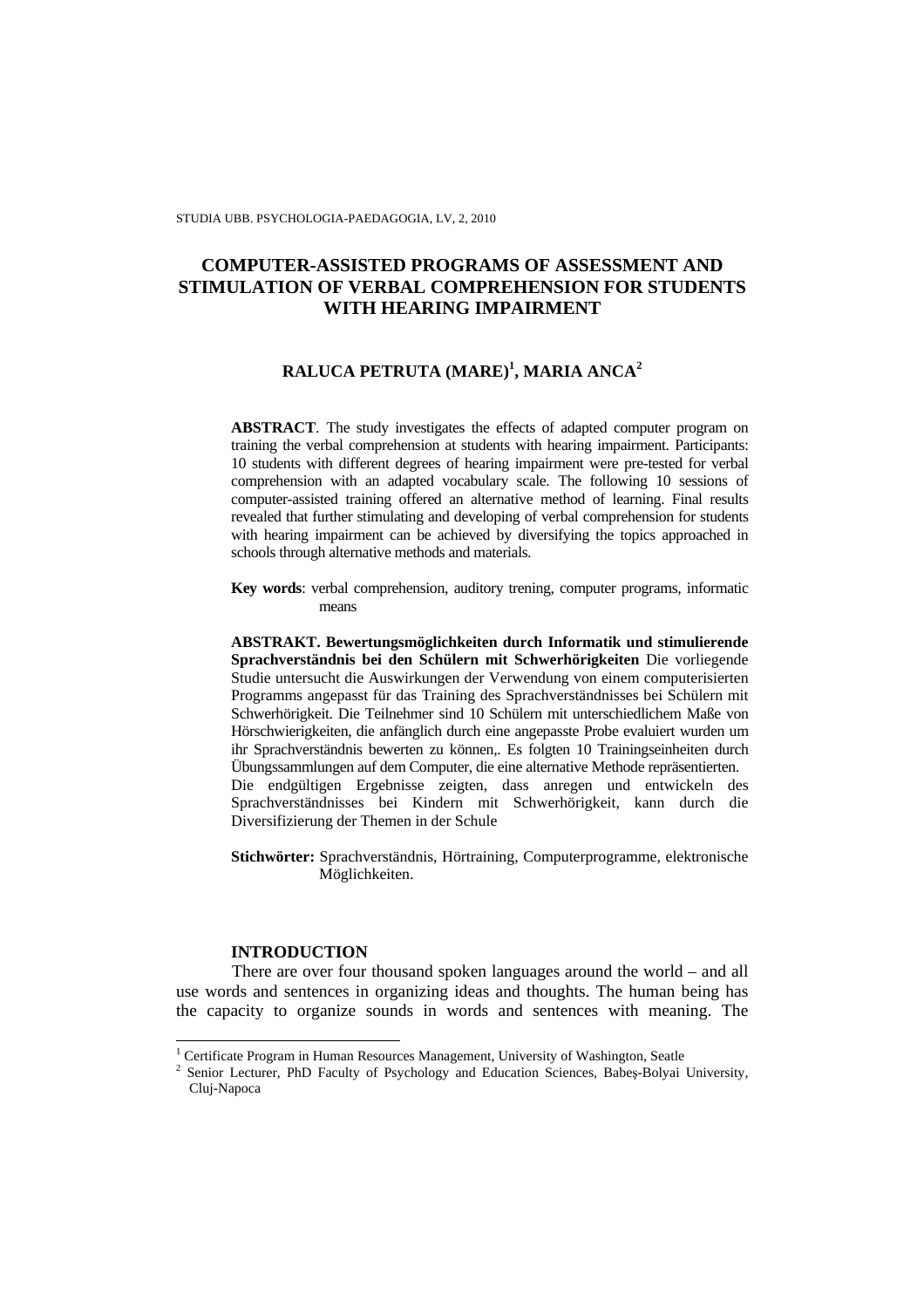interpretation of this is, actually, a form of comprehension (Carrow-Woolfolk and Lynch, 1985).

In the case of children with hearing impairment, they have difficulties in understanding language, expressing ideas, forming sentences because of the disfunctions of the auditory analyzer.

The ear uses the acoustic informations for a better accommodation of the human being to the existential problems (Plack, 2005 after Darwin, 1859). In the case of children with hearing impairment, they have difficulties in understanding language, expressing own ideas, forming words and everything that means development of language (Anca, 2001). The ability of decoding the verbal information received through oral or written modality has to be designed, trained to ensure an appropriate efficiency. In a research made by Miller (2002) it is highlighted the role of the context (oral communication/gestural communication) in which the hearing impaired child was educated by marking differences in recognition of verbal structures. Since 1985, Kretschmer and Kretschmer defined comprehension on two levels: the first one implies the recognition of the lingvistic particularities and the second one, the understanding of the principles that the person can use in grammatical judgements. The understanding of the processes and factors involved in the comprehension of texts at children with hearing impairment is unprecise and fragmented and the comprehension of texts is dominated by the semantic and syntactic processing of the reader (Miller, 2000). Gormley and Frazen (Miller, 2000) sustain the fact that many hearing impaired readers have the tendency to recreate the final sense of the text by interpreting words through prior knowledge without giving attention to the syntactic structure. The comprehension difficulties, the low level of vocabulary can be observed in the reading tasks because of the fragmentary phonological knowledges (Miller, 2002). Another idea of this author is that the pattern of a concept reflect its properties. This way, the pattern is directly associated with the meaning of the word and can be quickly reactivated so that it can provide further easier processing. This way, the stimuli represented through pictures are processed faster than those represented in written form (Miller, 2004).

The educational computer programs, specialized on a domain can raise attention and interest of many students, also bringing a contribution to learning for students with different deficiences, implicitly, students with hearing impairment. The alternation of the traditional system of assesment and intervention with computer programs has positive effects in the development of verbal auditory function.

The present paper is part of a larger project being involved students from Special Education and from the Speech Therapy and Educational Audiology master. With this project we propose by using computer-assisted programs to improve the functionality of language and hearing at children and adults with hearing impairment.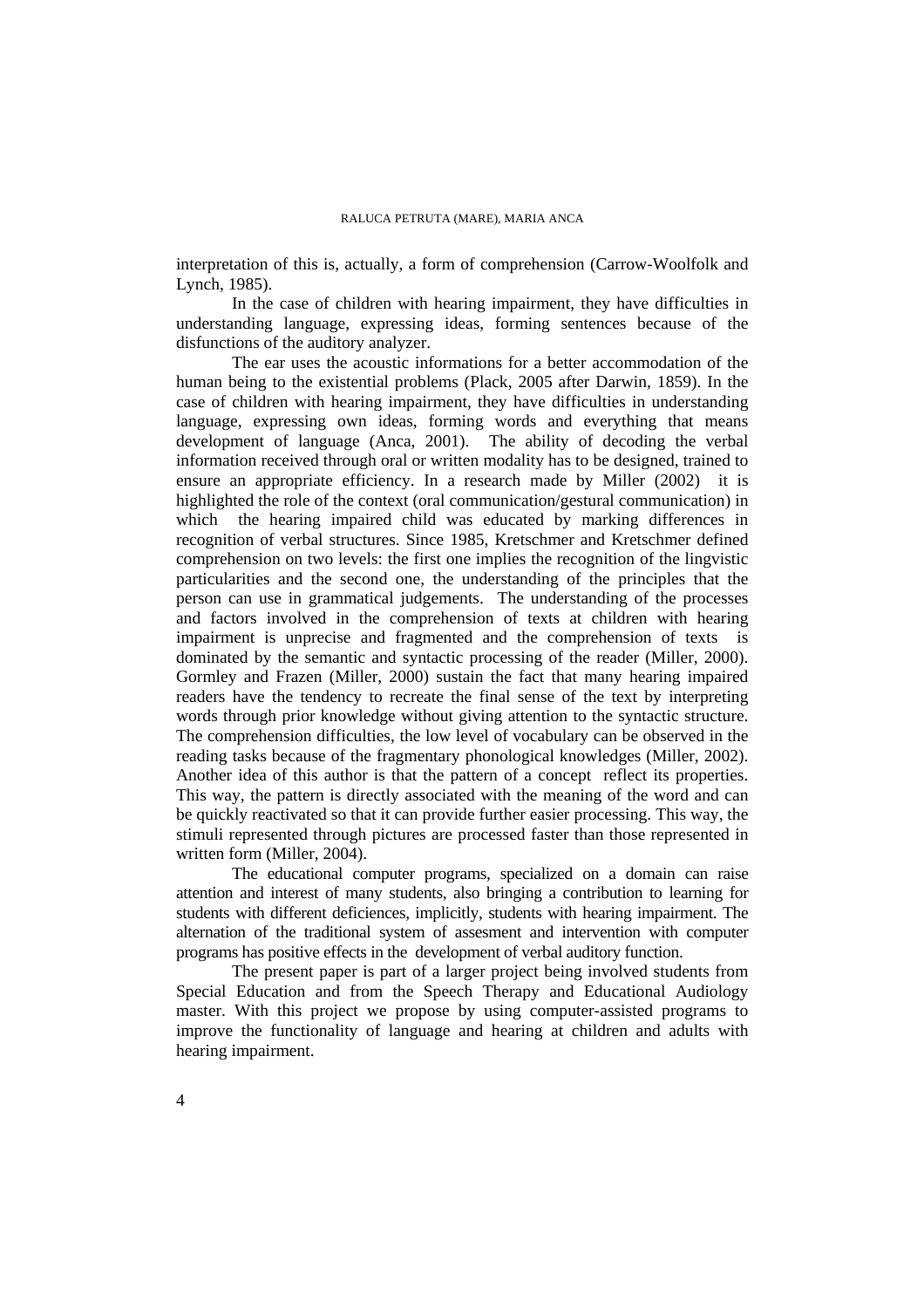The study presented in this article consists in elaboration of a training program for students with hearing impairment with the aim of improving the comprehensive language.

*Objectives:* 

- *1. Elaboration of computer-assisted program for improving the comprehension capacity at students with hearing impairment after the model of Ecosse program.*
- *2. Improving the capacity of verbal comprehension at children with hearing impairment from the fourth and fifth class with the use of a computerassisted program elaborated after the Ecosse model. Hypothesis:*

*The use of the computer program for stimulation and assessment of the verbal comprehension at students with hearing impairment will improve the capacity of verbal comprehension* 

## **Participants**:

The participants of this study were 10 students with hearing impairment, with the age between 9-14, attending the "School for Deaf Children" Cluj-Napoca. According to their medical paper, they all had congenital sensorineural hearing loss with different levels of severity, from moderate to profound.



**Picture 1**. Participants quantification of hearing loss

## **Research**

The research had four stages:

1. The initial stage- assessment of the development of the language at students with hearing impairment. There were investigated two major aspects of the development of the language:

Lexical development – through the oral and/or sign language in the explanation of words

Semantic development – through the capacity of recognizing and defining words.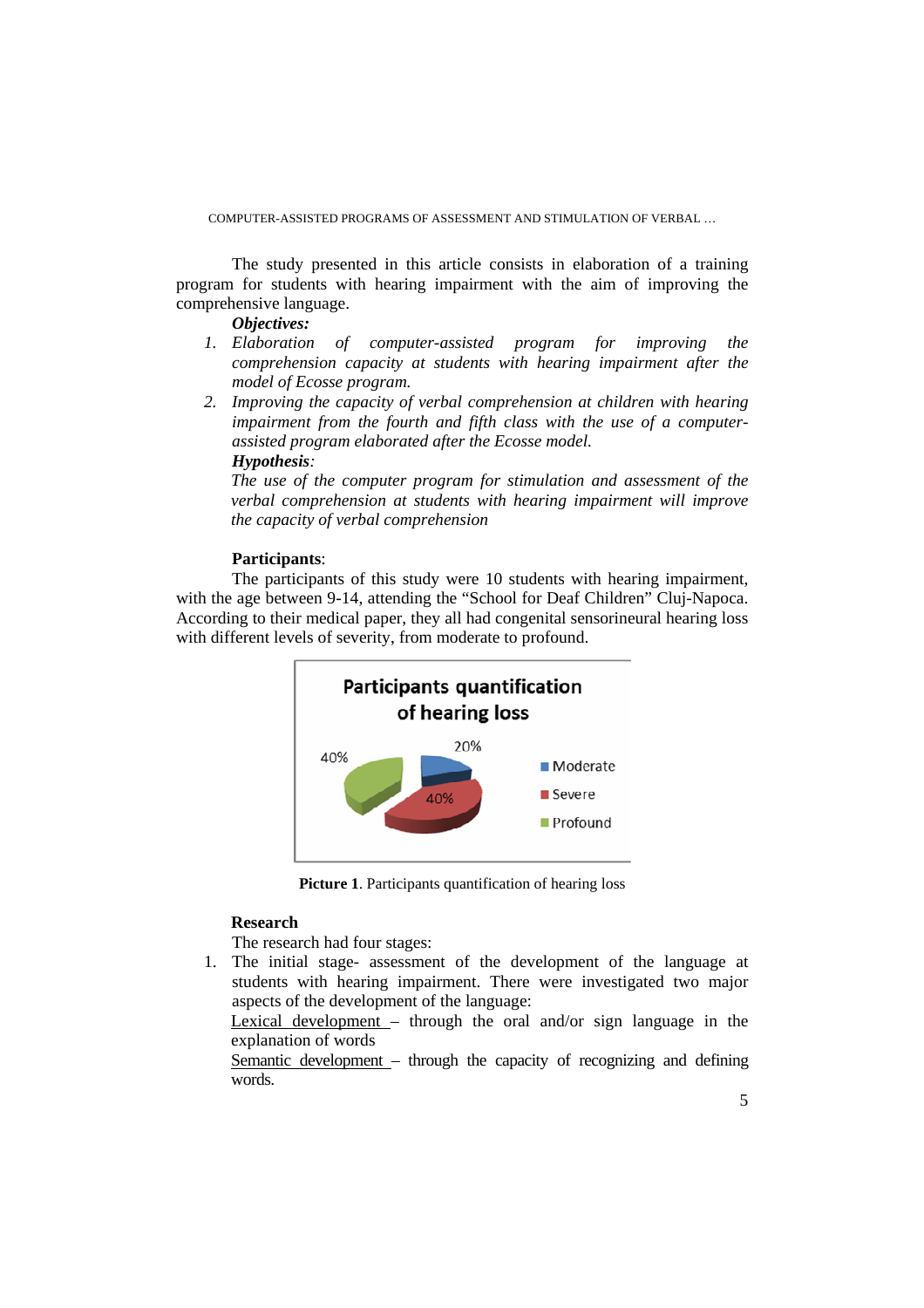2. The elaboration of the adapted instrument for stimulating and assessing language comprehension (AISALC) at students with hearing impairment AISALC has three sections: DATA, EDITOR and TEST.

The DATA section contains all the materials used in creating stimulation exercises and assessment of verbal comprehension at students with hearing impairment: pictures, audio records, exercises. It is important to mention that the audio recordings were made with a high quality microphone to avoid background noises.



Picture 2. Record of sound with background noise



Picture 3. Record of sound without background noise

In picture 2 it is represented the visualisation of audio record that contains background noise. It can be noticed at the end of the record that the line has distorsion that means noise.

In picture 3 it is represented a sentence without background noises. It can be noticed that the final straight line is continuous comparing the first picture where the line is not straight because of the background noises.

The EDITOR section is addressed to the Special Education teacher who creates the set of training exercises. The content and number of the sentences for one set is selected taking into consideration the individual particularities of the participant. There can be three tasks:

- $\triangleright$  written sentence the participant has the posibility to read the sentence and then select the appropriate picture response.
- $\triangleright$  audio sentence the participant has the possibility to hear the sentence and then select the appropriate picture response.
- $\triangleright$  mixed sentence the participant has the possibility to hear and read the sentence and then select the appropriate picture response. The last section, TEST, represents the interface .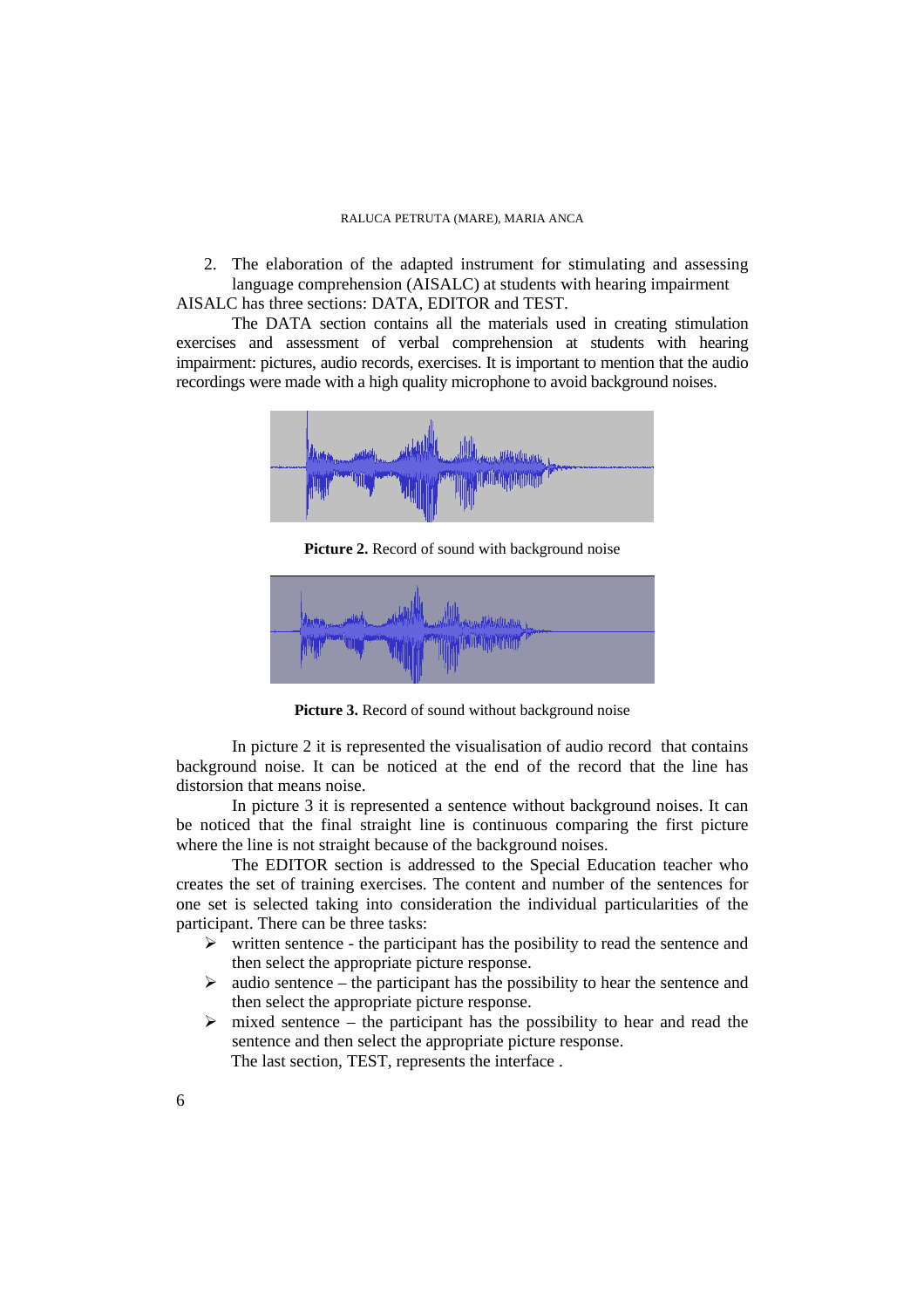# **1. Deployment of the training**

Before starting the test, there are introduced the initials and age of the participant. The instructions are given to the student verbally accompanied by sign language:

- $\triangleright$  For written sentences: "You will see a written sentence on the top of this page (I pointed the exact location). Please read it carefully and select the correct image"(I pointed to the four places where images will appear)
- For audio sentences: "You will hear a sentence in the headphones. Please listen to it carefully and select the correct image (I pointed to the four places where images will appear). If you want to hear it again press the Repeat button (I pointed to the repeat button to show its location on the screen)"
- For mixed sentences: "You will see a sentence on the screen and also hear it in the headphones. Please select the correct image (I pointed to the four places where images will appear). If you want to hear the sentence again, press the Repeat button (I pointed to the repeat button to show its location on the screen)"

The comprehension of these instructions was tested before starting the training.

Each correct answer was rewarded with a smiley face that appeared on the screen. For incorrect responses the feedback was a sad face. At the end of each set it appeared a princess with a magic stick flashed as a prize. Also, I gave them stickers for their good work.

I designed 10 training sets of 5 sentences based on the list of words designed for the assessment of the semantic aspect of the language at students with hearing impairment and grammatical structures after the Ecosse model, but taking into consideration the specific of the Romanian language. Each set was presented once a week to every participant in all three types – written, audio and mixed. Also, it was monitorized the progress of every participant.

# **2. Final evaluation**

The final evaluation contained a set of 22 items following the grammatical structures of the Ecosse model, but taking into consideration the specific of the Romanian language. The instruction for the final evaluation was: "This is the final evaluation. There will be more sentences than usual. Some sentences will be written, some audio and some mixed. Please pay attention and select the correct picture. You can click on the Repeat button if you need to hear the sentence again. You can return and change only one answer." The final evaluation was applied to every participant in one session.

The sets were scored using the following scale (both the exercise sets and the final evaluation):

- $\triangleright$  Each correct answer was awarded 2 points.
- $\triangleright$  If the audio record was repeated, only 1 point was awarded.
- $\triangleright$  No points were given for incorrect answers or if the audio record was repeated more than once.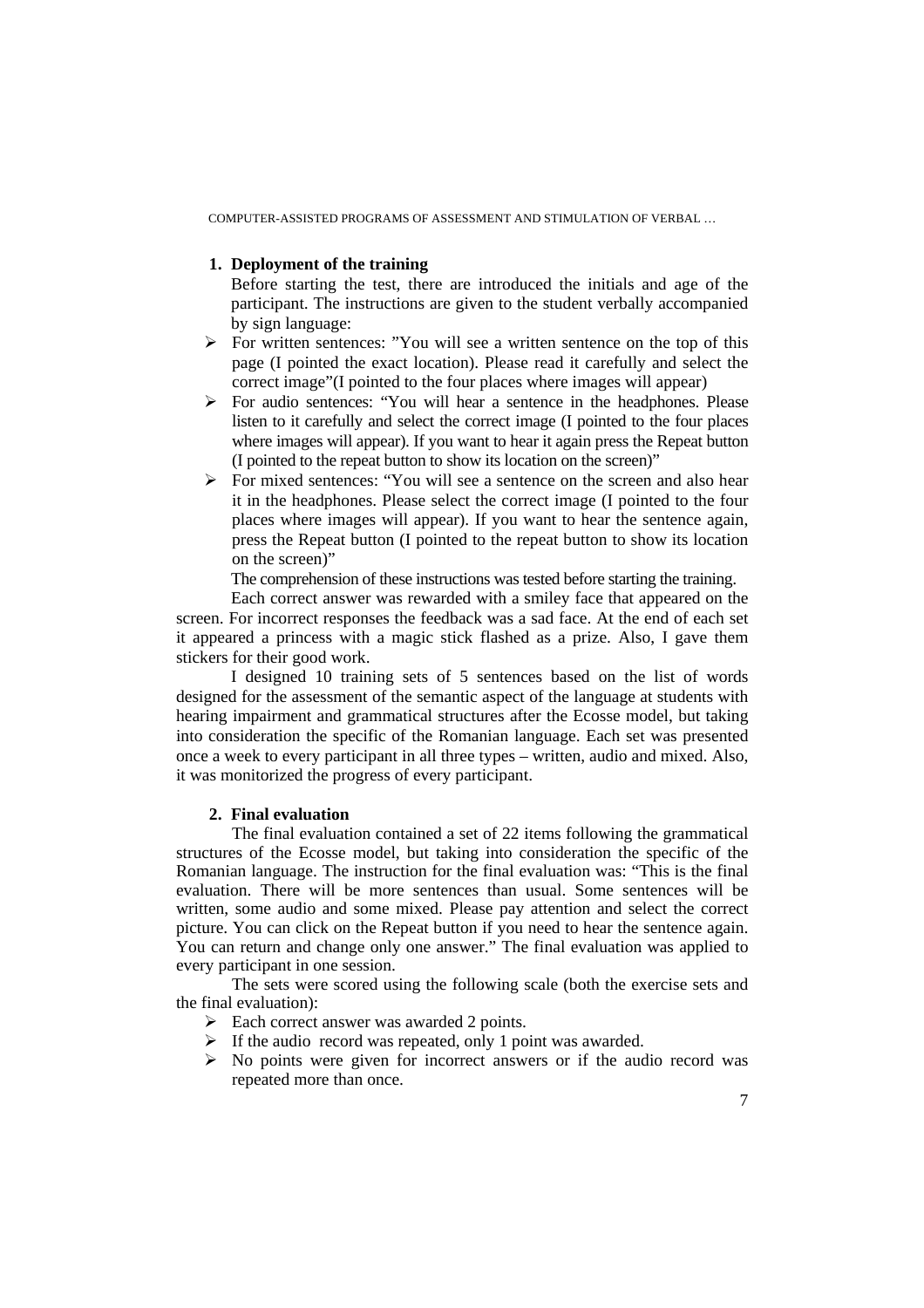# **RESULTS**

After the analysis of the results at the verbal comprehension task adapted for hearing impaired, it was found that 48% of the words were identified and definied by participants. The words correctly explained by all participants were "carrot", "dress", "truck", "bed" and "morning". These words are part of the participant's active vocabulary. On the opposite pole, words that could not be recognized at all were: "patch", "harvest", "raw", "precipice", "fulfill", "perform", "victory", "echo".

The morphological characteristics generally identified by the participants were nouns, verbs, and then adjectives and adverbs. Prepositions and conjunctions are seldom present in their active vocabulary.

 The sets of practice exercises had the purpose to stimulate and develop the language comprehension of hearing impaired children using AISALC. During the training process the mixed sentences scored the highest points. Sentences with pronouns recorded the greatest average while negative sentences or sentences with preposition scored the lowest average.



Picture 4. Participant's result at the practice exercises

For the final test an average score of 67% was recorded. The top scores were registered for nominal sentences, simple sentences with prepositions, direct/indirect speech sentence, and relative clauses. The lowest average was recorded for negative sentences which were presented in the audio form.

## Conclusions

 Students with hearing impairment have difficulties in remembering studied words, especially when are not integrated in a context. They operate with predominantly concrete and not abstract words, this fact being noticed in their telegraphic speech. The sign language predominates in communication, which creates confusion, because they use the same sign for different morphologic categories.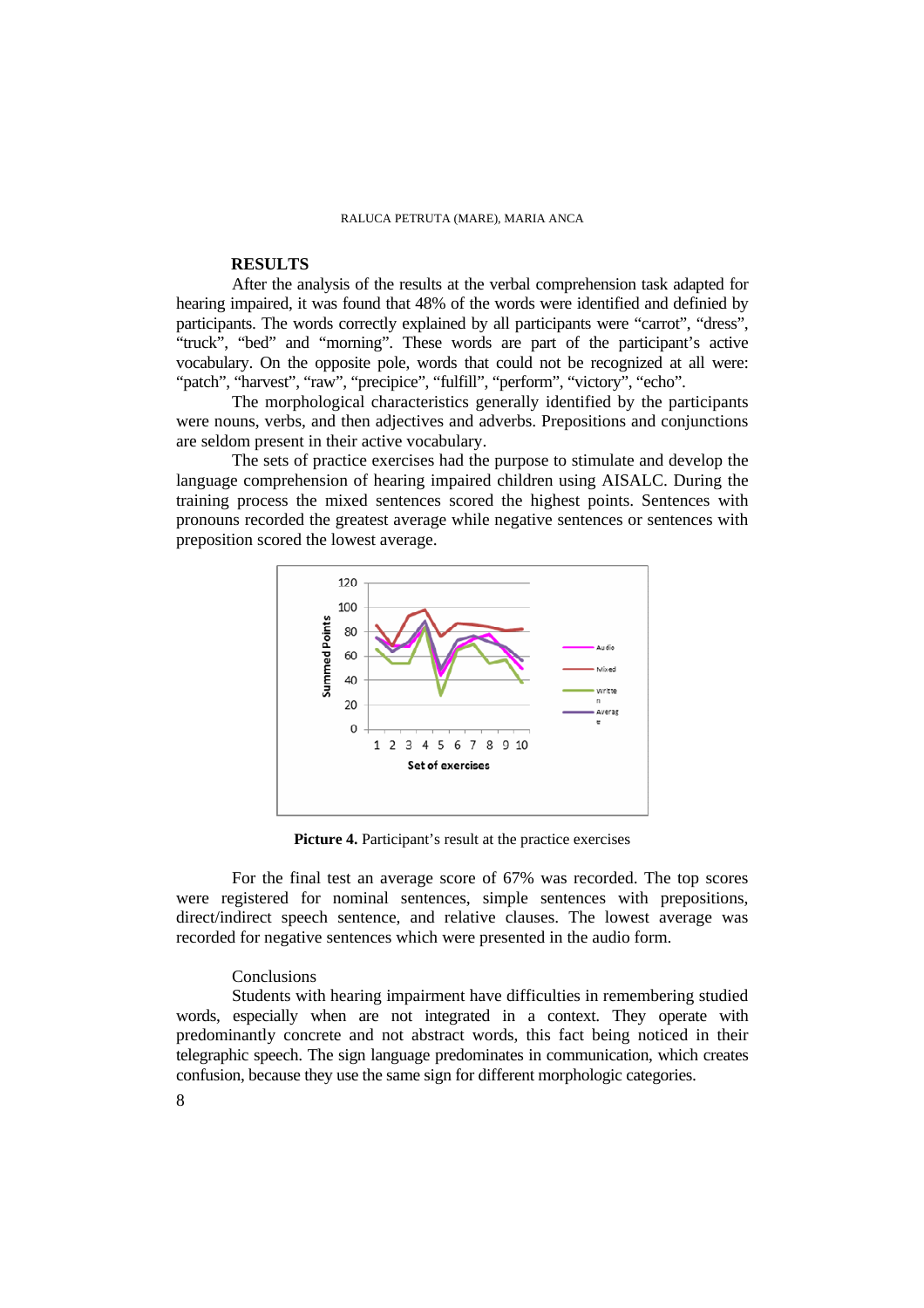The active vocabulary of children with hearing impairment contains nouns and verbs that are linked with daily activities (in class and/or at home). Another observation indicates that children with hearing impairment encounter difficulties in operating with the notion of gender For example, the items that contained the word "carrot" had a better score than words like "vegetables".

Using computer programs as a modality of stimulation and assessment, had a benefic effect on the development of the comprehensive side of language at students with hearing impairment. AISALC constituted a modality of training of verbal comprehension and a modality of developing the vocabulary of students with hearing impairment. All the participants manifested interes to collaborate, the program being seen by some of them as a game.

At the reading task, nine out of ten participants used the dactyl language as a source of self-control and self-appraise. When listening to audio exercises they faced difficulties: most of the incorrect answers were chosen by recognizing just one word from the entire sentence. Also, as a consequence of memorization, some of the wrong answers persisted to all next types of the sentence. The high number of audio repetitions proved to be necessary, because the participants' poor comprehension ability triggered by the hear impairment. For the mixed sentences, the majority of the participants gave their answers based on the written part of the sentence.

In conclusion, it is imposed the development of the verbal comprehension at students with hearing impairment by diversification of the topics approached in schools and using alternative material and method, including informatic means.

**Acknowledgements:** This work was supported by CNCSIS-UEFISCSU, project number PN-II IDEI 2449/2008

### **REFERENCES**

- 1) Anca, M. (2006). *Psihologia deficienților de auz*, reed. Cluj-Napoca: Presa Universitară Clujeană
- 2) Carrow-Woolfolk, E., Lynch, I J. (1985). *An integrative approach to language disorders in children*. New York: Grune & Stratton, Inc.
- 3) Kretschmer, R., Kretschmer, L., Truax, R. (1985*). Language Development and intervention with the hearing impaired.* Baltimore: University Park Press.
- 4) Miller, P. (2000). Syntactic And Semantic Processing In Hebrew Readers With Prelingual Deafness. *American Annals of the Deaf*, 5, 145, 436-448. Găsit la data de 8, 02, 2007, www.proquest.com
- 5) Miller, P. (2002). Another Look At The STM Capacity Of Prelingually Deafened Individuals And Its Relation To Reading Comprehension. *American Annals of the Deaf*, 5, 147, 56. Găsit la data de 14, 03, 2007, www.proquest.com
- 6) Miller, P. (2004). Processing of Written Word and Nonword Visual Information by Individuals With Prelingual Deafness. *Journal of Speech, Language and Hearing Research,* 5, 47, 990. Găsit la data de 14, 03, 2007, www.proquest.com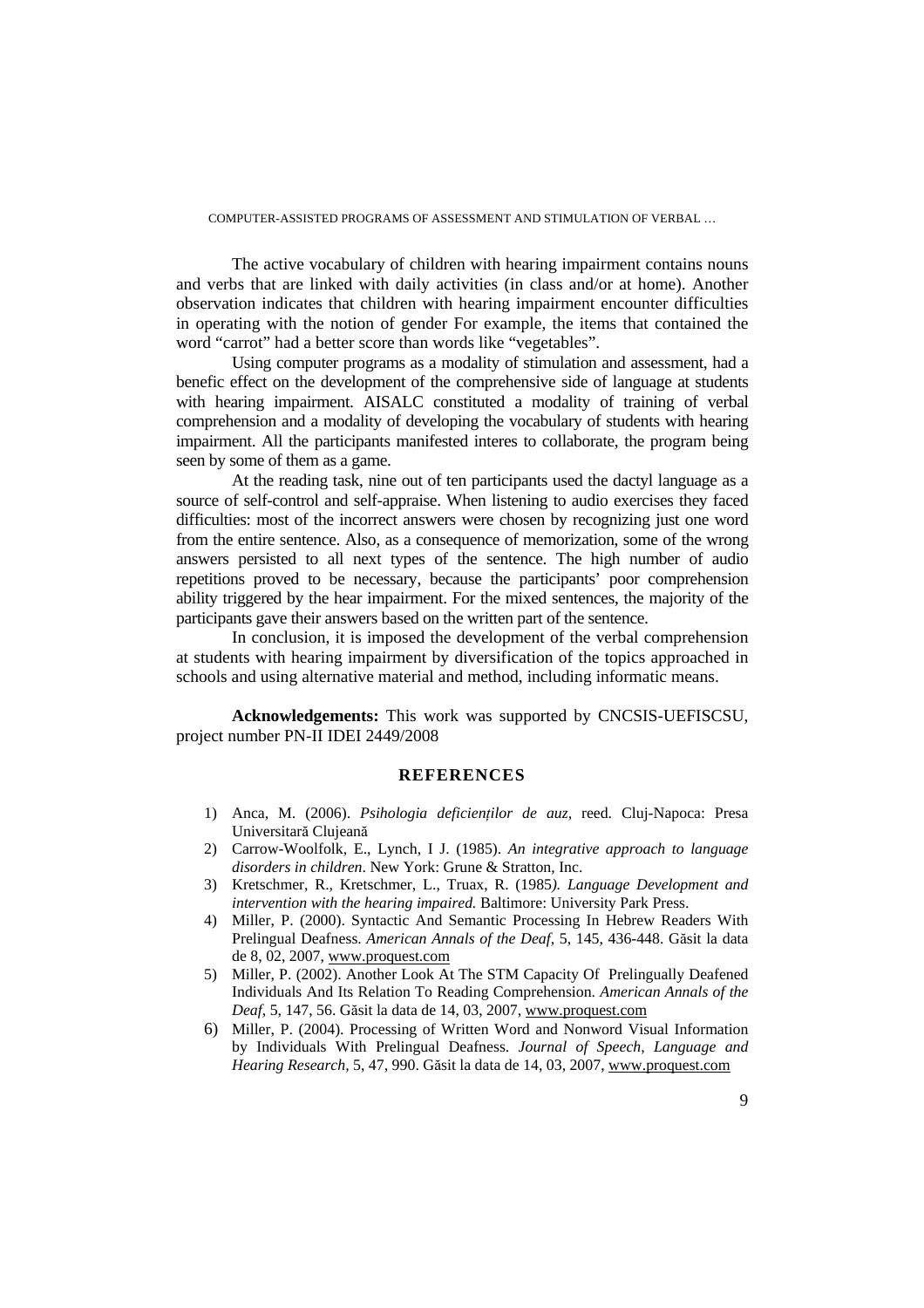# Appendix 1 AISALC Sentences- Stimulating Exercises for Hearing Impaired Children

|                | No. set Grammatical<br><b>Structure</b>                                                      | <b>Sentences</b>                                                                                                                                                                                          | <b>Words from Crichton Vocabulary</b><br>Scale           |
|----------------|----------------------------------------------------------------------------------------------|-----------------------------------------------------------------------------------------------------------------------------------------------------------------------------------------------------------|----------------------------------------------------------|
| 1              | Nominal sentences<br>Singular adjectives                                                     | Dan is joyous.<br>The ring has a blue diamond.<br>The apple is red.<br>Nicu has a small garden.<br>The dress has black dotted print.                                                                      | joyous, diamond, garden, small, dress                    |
| $\overline{2}$ | Simple sentences<br>Simple negative<br>sentences                                             | In winter I skate on the ice.<br>Inside the house is not cold.<br>Santa Claus brought me a dog.<br>The Snow Man melts at heat.<br>Christmas is getting closer.                                            | house, dog, melt, closer                                 |
| 3              | No, only,<br>sometimes<br>Simple sentences<br>with prepositions                              | The disobedient child doesn't<br>receive gifts.<br>The candle has yellow flame.<br>Santa Clause does not reveal<br>the gift list.<br>Santa's bag has a white patch.<br>Santa's sleigh vanishes in night.  | receive, flame, reveal, gift, patch,<br>vanish           |
| 4              | Sentences with<br>personal pronouns                                                          | No, only sometimes When there is a storm,<br>sometimes there are strikes.<br>She stirs in the pot.<br>He answers the phone.<br>He gets scared easily.<br>Sometimes haste makes waste.                     | storm, strike, stir, answer, haste                       |
| 5              | But, no, neither<br>Sentences with<br>prepositions (in<br>front, behind,<br>inside, outside) | No carrots grew in the garden.<br>No ships arrived in the harbor.<br>There is a burglar behind the<br>house.<br>There is a mouse underneath.<br>the bed.<br>Dad is reading in front of the<br>television. | garden, carrot, ship, house, burglar,<br>bed, television |
| 6              | Sentences with<br>prepositions (above, boring.<br>underneath)<br>Relative pronouns<br>(that) | The song that she performs is<br>A frog rests above the water.<br>An airplane flies above the clouds.<br>The dictionary that I'm looking<br>for is in front of me.<br>The cat rests underneath the table. | perform, boring, rest, airplane,<br>dictionary           |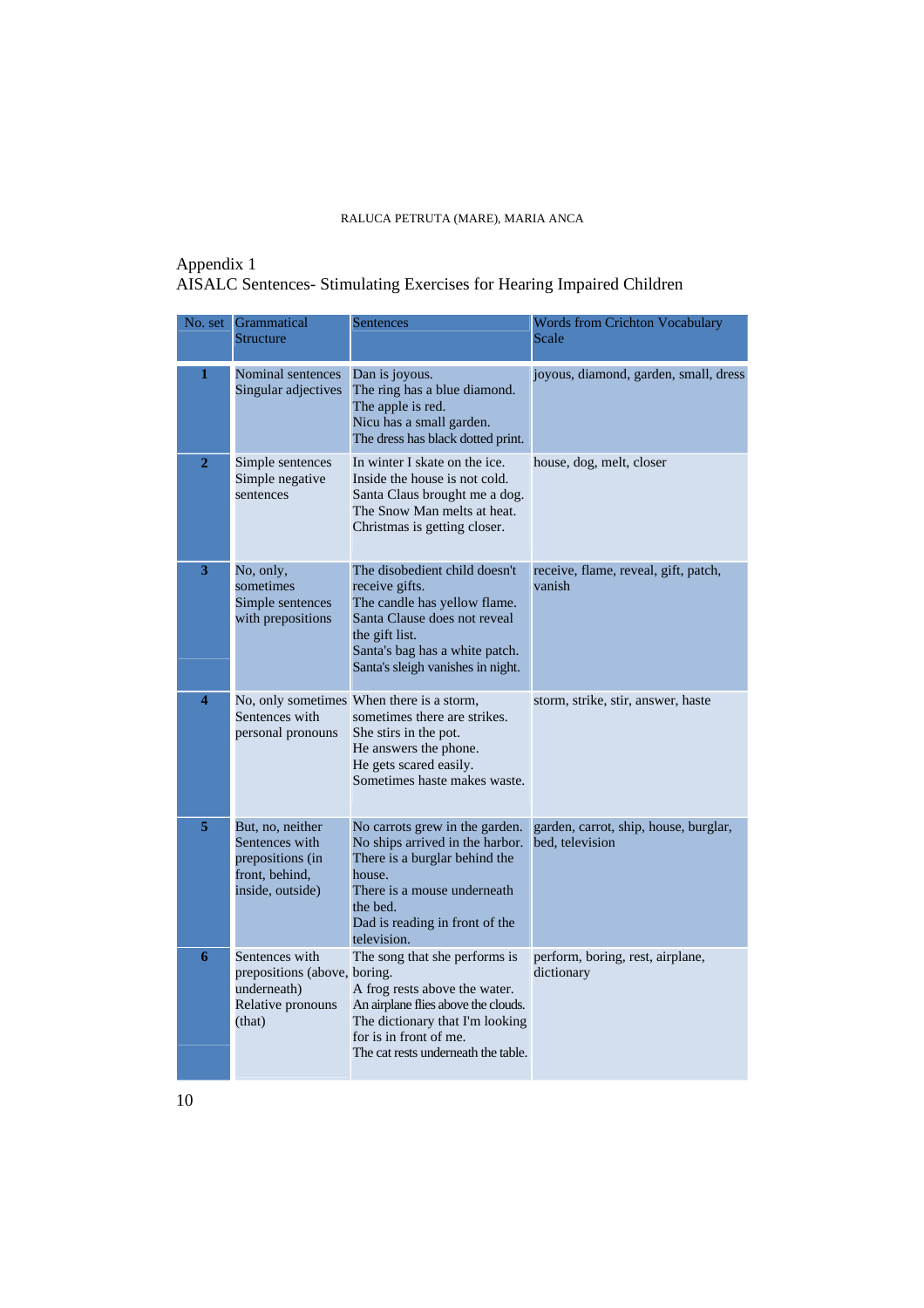| $\overline{7}$ | Comparatives and<br>superlatives,<br>Passives                           | Costel is the most stubborn boy. stubborn, perfume, fun, fly<br>The perfume smells like roses.<br>The seaside vacation was more<br>fun than ever.<br>The wall was built by a worker.<br>The kite was flown without<br>effort.                                                                              |                                                                                                               |
|----------------|-------------------------------------------------------------------------|------------------------------------------------------------------------------------------------------------------------------------------------------------------------------------------------------------------------------------------------------------------------------------------------------------|---------------------------------------------------------------------------------------------------------------|
| 8              | pronouns,<br>Reduced to the<br>relative "than",<br>Ambiguous<br>pronoun | That who has the courage can<br>go in expedition.<br>Salute politely raising the hand<br>to the hat.<br>Argue without a reason.<br>The door that I'm locking is<br>made of metal.                                                                                                                          | Reduced to relative That who claps will be punished. clap, punish, courage, expedition,<br>argue, lock, metal |
| 9              | Ordinal adjectives,<br>Relative pronouns                                | The third strawberry is smaller. small, fear, choose, tie, catch<br>The second passenger from the<br>motorcycles is frightened.<br>The apple that I chose was<br>from the ground.<br>The shoes that I bought had the<br>strings tied.<br>The cat that I was talking about<br>catches mice from the pantry. |                                                                                                               |
| 10             | Active sentences                                                        | The battle that I'm writing about<br>was with the Turkish soldiers.<br>The elders said that this year<br>we will have a rich harvest.<br>Mom praises his hard work.<br>They say that you can hear<br>better the echo in precipice.<br>I was telling the dream that I<br>had this morning.                  | battle, write, say, harvest, praise,<br>work, echo, precipice, dream,<br>morning                              |

## Appendix 2

#### AISALC Sentences- Assessing Test for Hearing Impaired Children

| NO.                     | <b>Sentence</b>                 | <b>Type</b> |
|-------------------------|---------------------------------|-------------|
|                         | The chick is obedient.          | written     |
| $\mathbf{2}$            | The mouse drives a car.         | mixed       |
| 3                       | The teddy bear paints a flower. | audio       |
| $\overline{\mathbf{4}}$ | Cannot catch him.               | mixed       |
| 5                       | I sometimes listen to music.    | audio       |